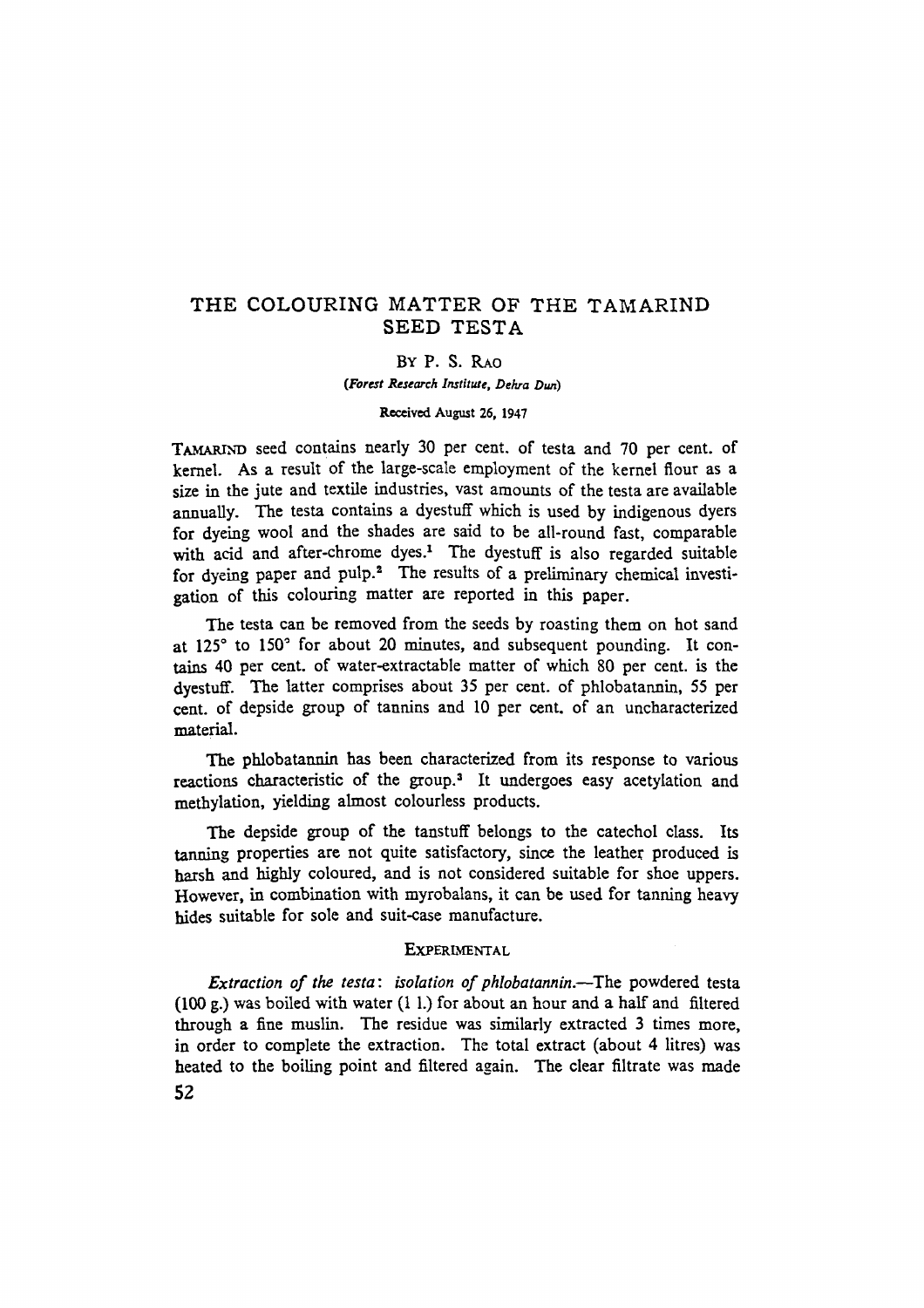up to exactly 4 litres, and the total solids in it were estimated, taking an **aliquot portion.** The rest of the filtrate on standing became opaque and a **sma11 amount of a fine solid (No. I) separated as a suspension. After 12 hours the solid was filtered through a fluted filter, since filtration under**  suction was extremely slow. It was washed with small amounts of cold water, dried first on a steam-bath and then in a vacuum desiccator, and weighed. **Ir was pale brown in colour and was amorphous. It was sparingly soluble**  in water but readily dissolved in sodium hydroxide or carbonate. In aqueous alcoholic solution it gave a bluish-green colour with ferric chloride. The **substance was not further examined.** 

**The clear filtrate after the removal of the above solid was concentrated on a water-bath to about a litre and treated with saturated brine. A flesh eoloured precipitate appeared, which was filtered, washed with brine and**  dried *in vacuo*. The dry solid was powdered and extracted in a soxhlet with alcohol (500 c.c.) which dissolved it almost completely. After con**centrating the solution to hall its volume, excess of ether was added. The**  precipitate that separated was further purified by redissolution in alcohol **and subsequent reprecipitation with ether. The solid thus obtained (No. II)**  was filtered, washed with ether and dried in a vacuum desiccator.

**AU the filtrates and washings from the above (aqueous, alcoholic and ethereal)** were mixed together and heated on an electric water-bath to drive **off the organic solvents.** The aqueous solution was reddish yellow in colour. With ferric chloride it produced a green colour which changed into violet red on the addition of sodium bicarbonate, indicating the presence of com**pounds with catechol nucleus.** It gave tests for the depside group of tannins, **which were estimated quantitatively according to the A.O.A.C. Tentative**  Method of Analysis.<sup>4</sup>

From four sets of experiments conducted with different samples of the testa, the following results were obtained :-

> Total solubles: 38-40% of the testa. Solid No. I:  $4-5\%$  of the testa. Solid No. II: 10-12% of the testa. Tannins (Depside group): 16-18% of the testa.

**Solid No. II was flesh colourcd and was amorphous. Ir was soluble in water, alcohol and acetonc, forming rcddish solutions, and was insoluble in cther, benzcne and chloroform. In sodium hydroxide it dissolvcd forming**  deep-red solutions. In  $0.5$  per cent. solution it responded to all the reac**tions characteristic of phlobatannins. 3**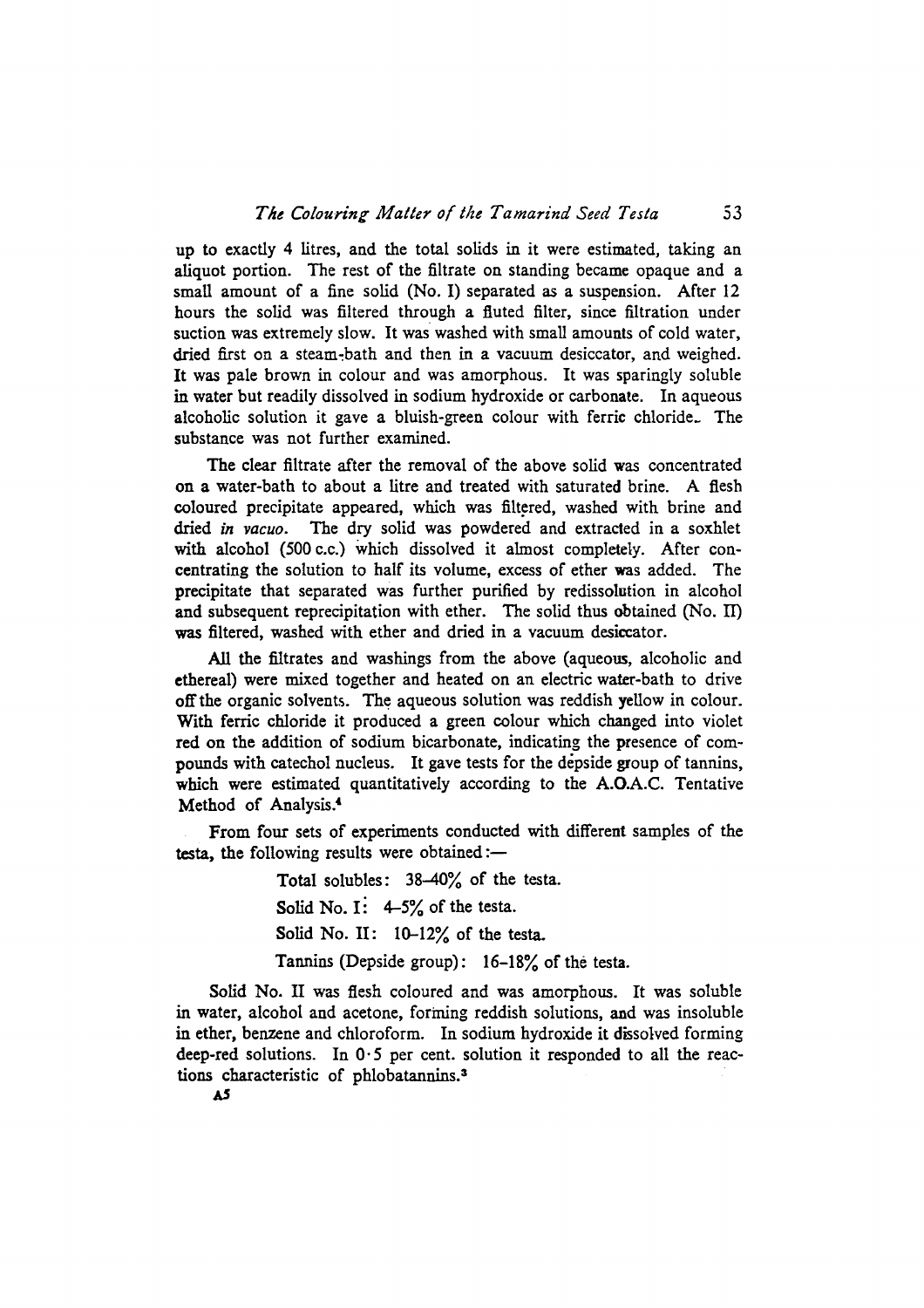P. S. Rao

| Reagent                                                    | Result                                                       |
|------------------------------------------------------------|--------------------------------------------------------------|
| Alcoholic ferric chloride                                  | Dark-green precipitate                                       |
| Aqueous ferric chloride                                    | <br>$^{\bullet}$<br>                                         |
| Gelatine                                                   | Dirty-white precipitate                                      |
| Lead acetate                                               | Pinkish precipitate soluble in acetic acid                   |
| Boiling dilute hydrochloric acid (phiobaphene<br>reaction) | Red precipitate                                              |
| Bromine water                                              | Immediate heavy yellow precipitate                           |
| Calcium hydroxide                                          | Pinkish colour with a precipitate<br>$\bullet$               |
| Sodium sulphite                                            | Light pink colour with a precipitate<br>$\ddot{\phantom{a}}$ |
| Formaldehyde and hydrochloric acid                         | Precipitate on warming                                       |
| Nitrous acid                                               | Immediate brown precipitate                                  |
| Copper sulphate                                            | Faint green precipitate                                      |
| Copper sulphate and ammonia                                | Heavy brownish-green precipitate<br>$\bullet$ $\bullet$      |
| Aqueous ammonia                                            | Solution darkens slowly<br>                                  |
| Potassium dichromate                                       | Brown precipitate<br>$\bullet$                               |
| Potassium ferricyanide and ammonia                         | Orange-red colour<br>$\ddot{\phantom{0}}$                    |
| Hide powder                                                | Absorbed                                                     |
| Shavings of sheep skin                                     | Tanned                                                       |

Alternatively the phlobatannin could also be isolated in the form of phlobaphene from the aqueous liquor left after the removal of solid No. I. by the addition of mineral or organic acids in such a quantity as to bring down the pH to between  $2.8$  and  $3.2$ . In this way, the phlobaphene was obtained as an orange-red precipitate sparingly soluble in water but freely soluble in alkalis.<sup>5</sup>

Acetylation of the phlobatannin.—The purified phlobatannin (5 g.) was treated with acetic anhydride  $(15 g)$  and anhydrous sodium acetate  $(10 g)$ . and the mixture was gently boiled under reflux on an oil-bath for 4 hours. It was then cooled and poured over crushed ice and stirred well. The acetyl derivative that separated was filtered, washed and dried. In order to ensure complete acetylation, this product was boiled again for 4 hours with acetic anhydride and anhydrous sodium acetate. The acetate appeared to undergo some decomposition when boiled with hydroxy solvents like alcohol and acetic acid. It was, therefore, purified by dissolving in the minimum amount of acetic anhydride and treating with an equal amount of absolute alcohol, when the substance separated out during the course of a day or two as an almost colourless solid, which exhibited no definite crystalline structure. The yield was  $2.5$  g. The substance did not melt or decompose below  $300^{\circ}$ (Found in the sample dried at  $110^{\circ}$  in vacuo: C, 60.0; H, 4.5%). Its optical rotation in glacial acetic acid was determined, since in alcohols and acetone it dissolved sparingly. Even with glacial acetic acid, the solution used to turn brownish red, and so the readings had to be taken in a dilute solution (0.25 per cent. concentration).  $a_D^{30}$  was found to be + 140°.

54